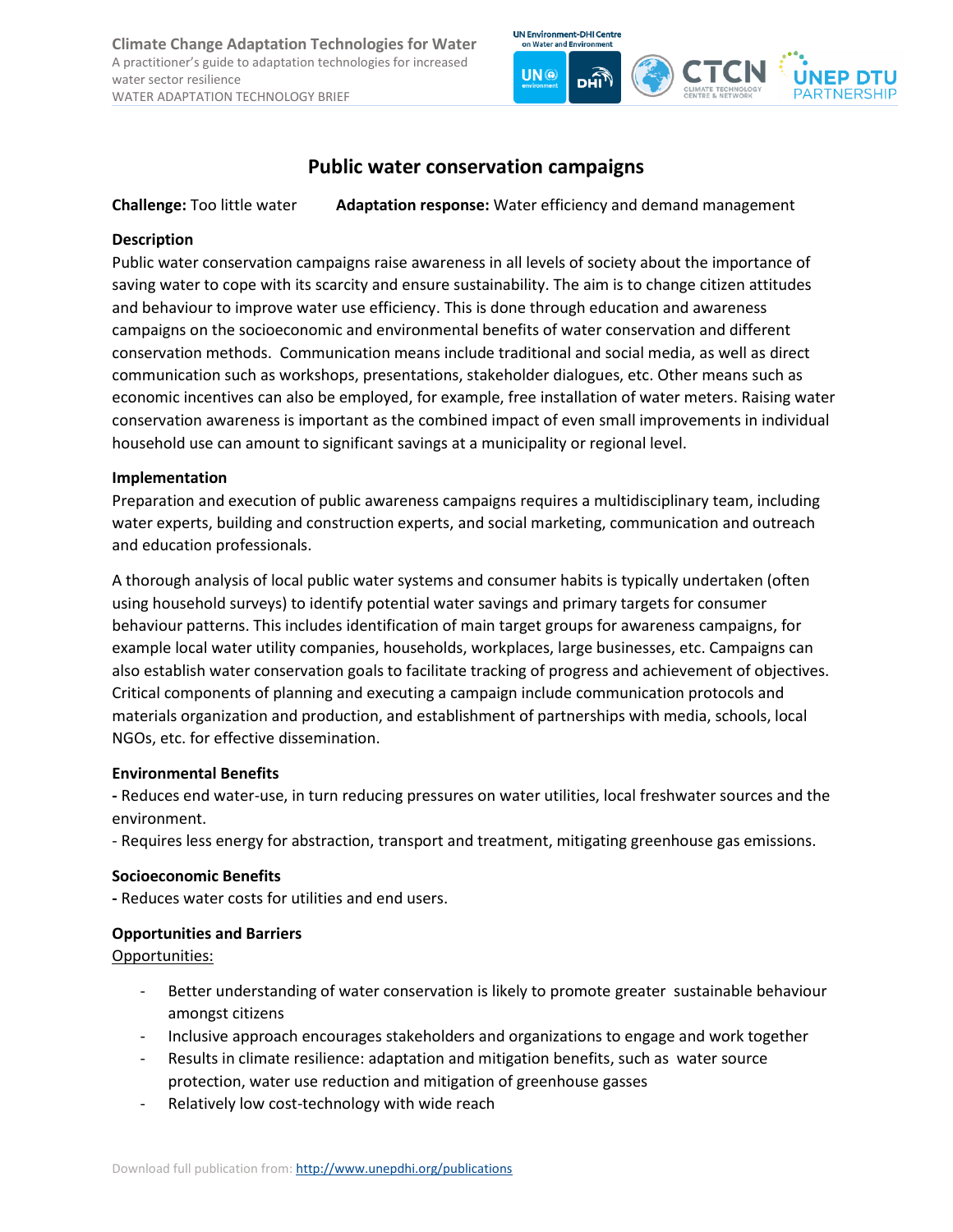**Climate Change Adaptation Technologies for Water** A practitioner's guide to adaptation technologies for increased water sector resilience WATER ADAPTATION TECHNOLOGY BRIEF



#### Barriers:

- Certain conservation techniques such as water recycling need associated education on correct use to ensure safety and minimizing health threats from potential contamination
- Success can be impeded due to public scepticism and lack of understanding about the impacts of personal water-use on overall supplies
- Success often relies on individual behaviour on private properties, which can be difficult to monitor and measure, revealing only changes in combined impacts

#### **Implementation considerations\***

| 4-5     |
|---------|
| $2 - 3$ |
| $1 - 3$ |
| $3 - 4$ |
|         |

\* This adaptation technology brief includes a general assessment of four dimensions relating to implementation of the technology. It represents an indicative assessment scale of 1-5 as follows:

*Technological maturity*: 1 - in early stages of research and development, to 5 – fully mature and widely used

*Initial investment*: 1 – very low cost, to 5 – very high cost investment needed to implement technology

*Operational costs*: 1 – very low/no cost, to 5 – very high costs of operation and maintenance

*Implementation timeframe*: 1 – very quick to implement and reach desired capacity, to 5 – significant time investments needed to establish and/or reach full capacity

This assessment is to be used as an indication only and is to be seen as relative to the other technologies included in this guide. More specific costs and timelines are to be identified as relevant for the specific technology and geography.